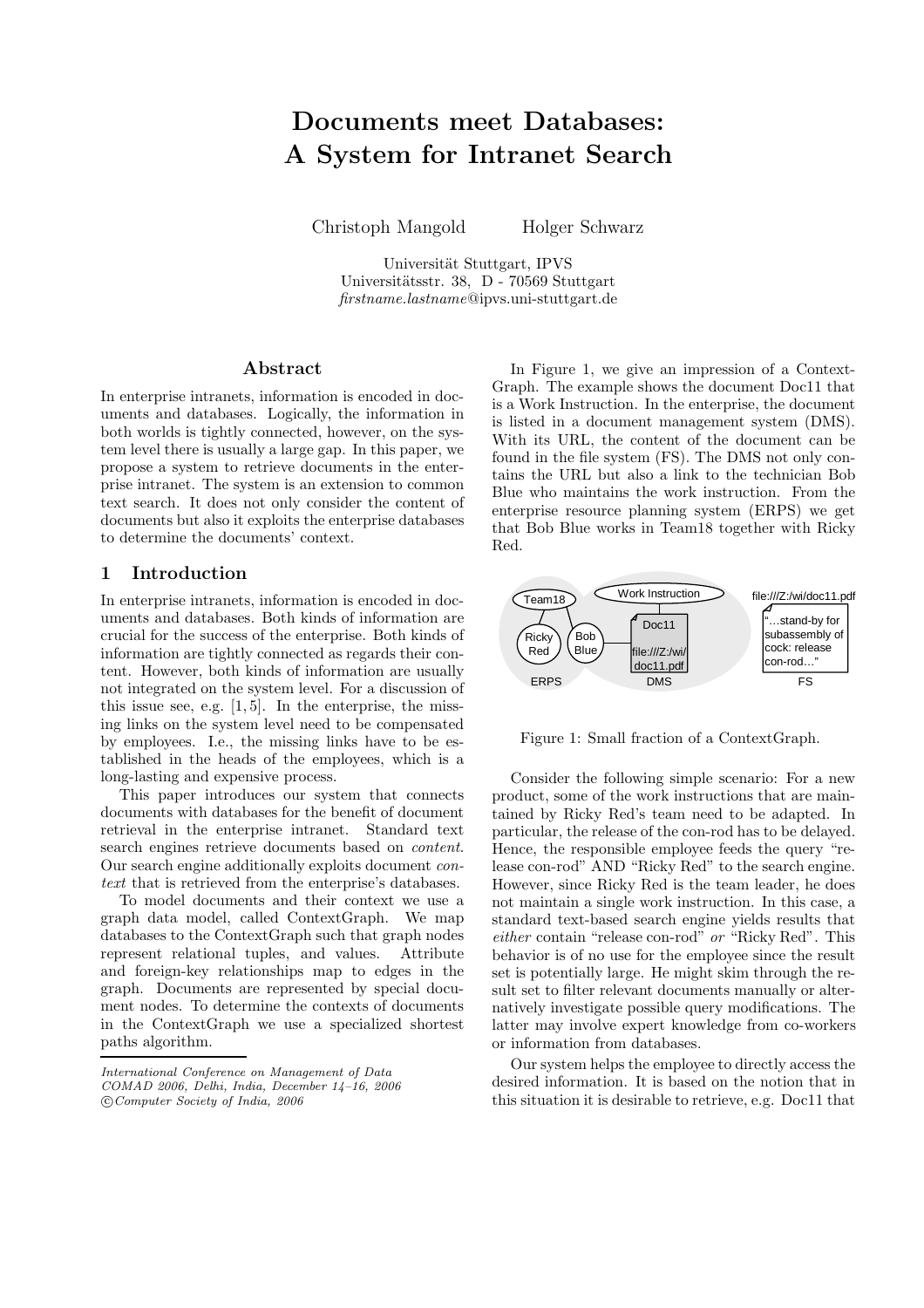is maintained by a co-worker of Ricky Red and rank it as highly relevant. To achieve this, our approach uses information from the enterprise's ERPS.

In the rest of the paper we give an overview of the system in Section 2 and summarize in Section 3.

## 2 System Overview

In this section we discuss the ContextGraph and how we build it from the enterprise's databases. We give a brief overview of our ranking strategy, sketch the system architecture and finally present the user interface of the system.

#### 2.1 The ContextGraph

As we motivated in the Introduction, we use enterprise's databases to determine the context of documents in the intranet. To achieve this, we derive the ContextGraph (CG) from the enterprise's databases (DB) using the following simple mapping: Each tuple in the DB becomes a node in the CG. Each attribute value belonging to the tuple also becomes a node that is connected to the tuple node. Tuple nodes are mutually interconnected according to foreign-key relationships in the DB. M:N-relationships in the DB are denormalized and represented as graph edges. A documents is represented in CG by a special node that contains the document's URL, only. We detail on the ContextGraph in [3].

To exploit the information represented in the ContextGraph, each document needs to be aware of its context. For two nodes  $n_1, n_2 \in \mathbb{C} \mathbb{G}$  we define the semantic distance  $dist(n_1, n_2)$  to be the length of the shortest path from  $n_1$  to  $n_2$ . Our system permits to assign different semantic distances to different types of edges, but this is beyond the scope of the paper.

Let *cRange* be a positive value that denotes the context range. Then, we define the context of a node  $n \in \text{CG}$  as the set of nodes that are reachable from  $n$ within distance *cRange*:

$$
Context(n) = \{ v \in CG \mid dist(n, v) \leq cRange \}.
$$

Likewise, the context of a document  $d$  is the context of the node  $n_d$  that represents d.

#### 2.2 Ranking

The ranking of search results is a critical issue for search engines. The result quality of a search engine is considered good if and only if for a given query the most relevant documents appear at the top of the result list. Hence, a good ranking function distinguishes those documents that are most likely to be relevant for the query.

In general, ranking measures can be divided into measures for document importance and document relevance. Document importance is a query independent

measure. In a scenario where users prefer new documents, the last change date is a good indicator for document importance. In contrast, document relevance measures the appropriateness of documents concerning a given query. In the common full text search scenario, document relevance is determined based on the content of the document.

Our approach extends the relevance measure to not only consider the content of a document but also its context. I.e., for a given search term, we do not only check its appearance inside the document, but also in the document's context. If a search term appears in the contexts of two documents it is a straightforward idea to boost the ranking of the document with smaller semantic distance to the search term.

We realize this by storing terms with different semantic distances in different parts of the index. When retrieving documents, we consider the distance of found search terms for the ranking of results.

#### 2.3 System Architecture

In Figure 2, we give an overview of our system, for more details see [4]. To enable scalability, we chose an index based architecture. At indexing time, the indexer analyzes databases and documents and generates a data structure – the index – that can be searched efficiently at retrieval time.

At the bottom of Figure 2, the RDB Import component inputs data from relational databases and generates a ContextGraph. The Shortest Path component determines document contexts and graph distances by running a specialized shortest path algorithm on the ContextGraph [3]. For each document, the Contextualizer component uses the Document Import component to retrieve the document text from the respective URL. Then, it combines the document text with the results of the Shortest Paths component, i.e., the document context, and passes both to the Index Builder component. Finally, the Index Builder component is responsible to organize this information such that it can be stored in the index data structure.



Figure 2: System architecture.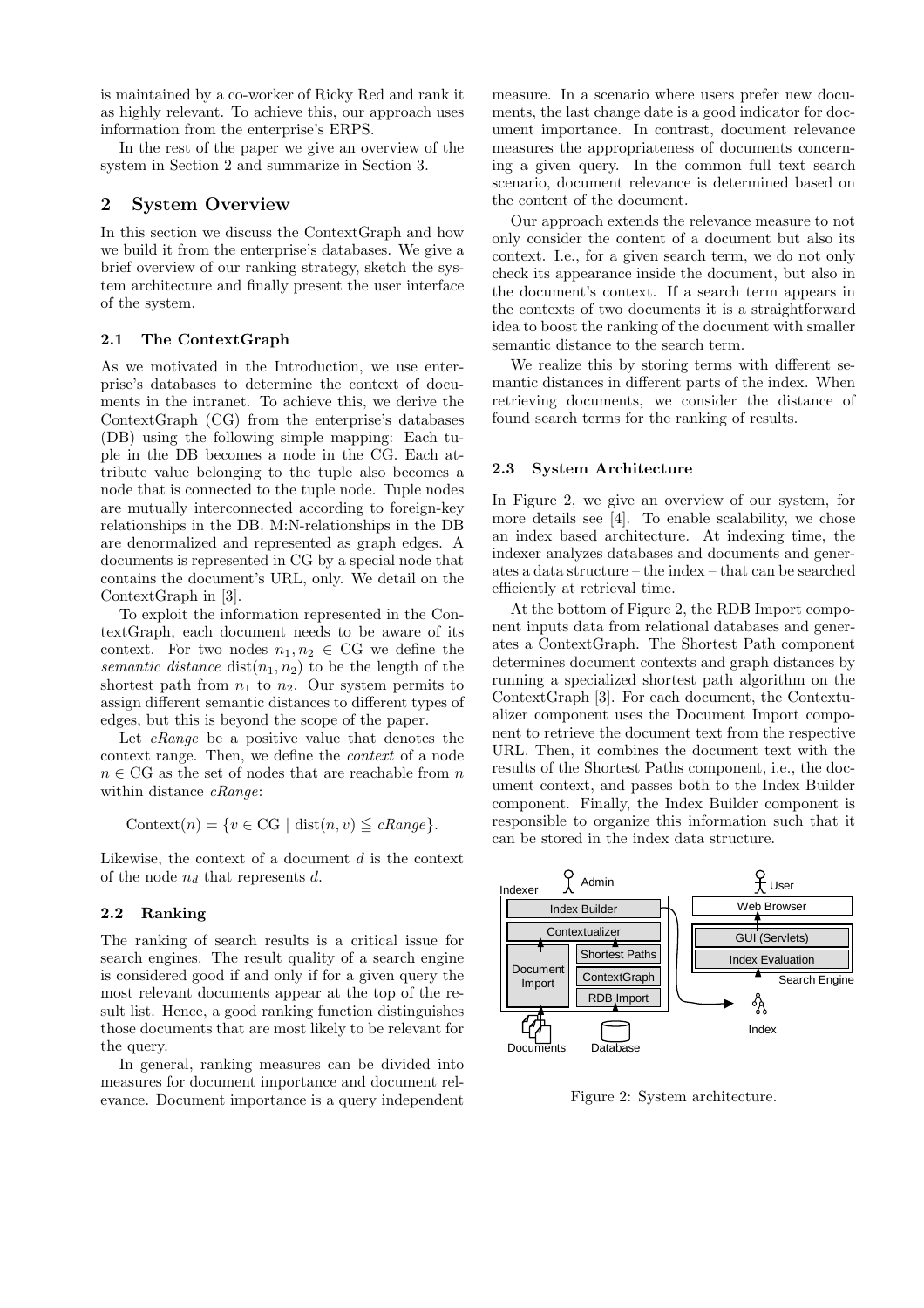At query time, the user inputs a keyword query into a search form in his web browser. The browser sends the user query via web server and servlet engine to the Index Evaluation component. The latter is responsible to rewrite the user query according to the following constraints:

- Index structure. The query needs to fit the index structure that is determined by the Index Builder component.
- Ranking. Document relevance is partially computed at query time and needs to be considered when rewriting the query.
- User parameters. The user may set some parameters at query time that need to be reflected, see Section 2.4.

Subsequently, the Index Evaluation component accesses the index and retrieves relevant documents that are finally returned to the user.

In our implementation we use the Lucene search engine framework [2] as part of the Index Builder and as part of the Index Evaluation component.

### 2.4 User Interface

The user interface of our system is shown in Figure 3. The input field (a) takes user keywords. Right below, the (advanced) user may adjust the following parameters (b):

- Number of results. Results retrieved per query.
- Context range. The user can adjust the value of cRange, however cRange is bound by the value that has been chosen at indexing time. If the user sets cRange= 0 the search engine disregards context information and operates like a standard text search engine.
- Not range. Where context-based search is trivial for search terms connected with the boolean operators AND and OR, the usage of NOT poses the problem that too many documents might be pruned from the result set. We solve this problem by introducing the separate parameter NotRange that overrides the cRange parameter for negated query terms.
- Context influence. Determines the influence of context information to the ranking of results. The user may choose that results are computed based on content only, on context only, or on a combination of both.

The area in Figure 3 (c) shows the query results. It comprises three columns: The (colored) boxes in the first column give hints on the ranking of results. Here, dark boxes indicate relevant documents, light

boxes represent lower ranks. Column two shows document links and column three contains a set of buttons that transfer the respective document with its context to the visual ContextGraph browser that is shown in Figure 3 (d). In the browser, the user may explore the ContextGraph interactively. It supports the expansion of the direct neighborhood of nodes. Furthermore, the user may apply edge filters to focus on certain information and various layout filters.

To elucidate the ranking value of search results, a left-click on the ranking box in the first column of Figure 3 (c) opens a window that explains how the value has been computed. Figure 4 shows a sample window. In this example the query is "Pleuel lösen" AND XLK1 (where "Pleuel lösen" is german for "release con-rod"). The ranking explanation for the found document shows that the document contains "Pleuel lösen" in its content (upper part) and XLK1 in both, the context and the content of the document (lower part).

## 3 Summary

In this paper we introduced our approach to exploit database information for the benefit of intranet document retrieval. We presented a search engine that considers not only unstructured document content but also structured information from the enterprise's databases. We introduced the ContextGraph as an abstraction of databases and explained our ranking strategy. We gave an overview of the system architecture and finally introduced the user interface.

## References

- [1] S. Chakrabarti. Breaking through the syntax barrier: Searching with entities and relations. In ECML 2004, volume 3201 of LNCS, page 9. Springer-Verlag, 2004.
- [2] O. Gospodnetić and E. Hatcher. Lucene in Action. Manning Publications, 12 2005.
- [3] C. Mangold, H. Schwarz, and B. Mitschang. Symbiosis in the intranet: How document retrieval benefits from database information. In COMAD 2006, 2006.
- [4] C. Mangold, H. Schwarz, and B. Mitschang. u38: A framework for database-supported enterprise document-retrieval. In IDEAS'06, 2006.
- [5] A. Somani, D. Choy, and J. C. Kleewein. Bringing together content and data management systems: Challenges and opportunities. IBM Systems Journal, 41(4):686–696, 2002.